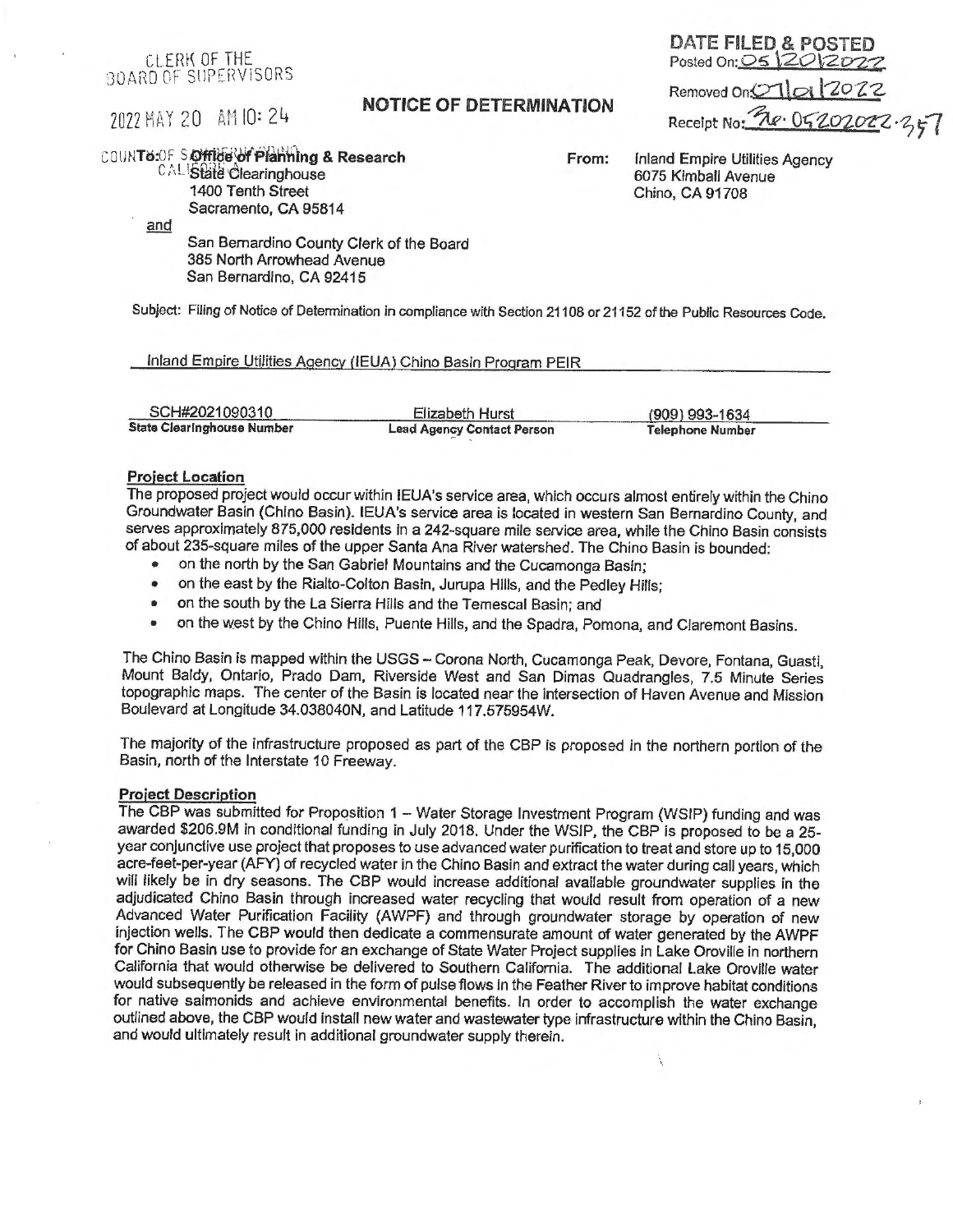## **Notice of Determination, page 2 of 2**

### CLERK OF THE BOARD OF SUPERVISORS

# 2022 Mt1 *Y* 20 AM 10: 25

This is to advise that the *Inland Empire Utilities Agency* Thas approved the above described project on **E** Lead Agency  $\Box$  Responsible Agency  $\Box$   $\Diamond$  ALIFORM, A

May 18, 2022 and has made the following determination regarding the above described project: {Date)

- 1. The project [ $\blacksquare$  will  $\square$  will not] have a significant effect on the environment.
- 2. **E** An Environmental Impact Report was prepared for this project pursuant to the provisions of CEQA.  $\square$  A Mitigated Negative Declaration was prepared for this project pursuant to the provisions of CEQA.
- 3. Mitigation measures [ $\blacksquare$  were  $\square$  were not] made a condition of the approval of the project and a Mitigation Monitoring and Reporting Plan was adopted.
- 4. A Statement of Overriding Considerations [ was  $\Box$  was not] adopted for this project.
- 5. Findings  $[\blacksquare]$  were  $\square$  were not] made pursuant to the provisions of CEQA.

This is to certify that the Environmental Impact Report and record of project approval is available to the general public at:

Inland Empire Utilities Agency at 6075 Kimball Avenue. Chino. CA 91708 or online at: https://www.ieua.org/read-our-reports/public-notices/

Chino Basin Pragram Hanager 5  $2022$ Date/ anàture